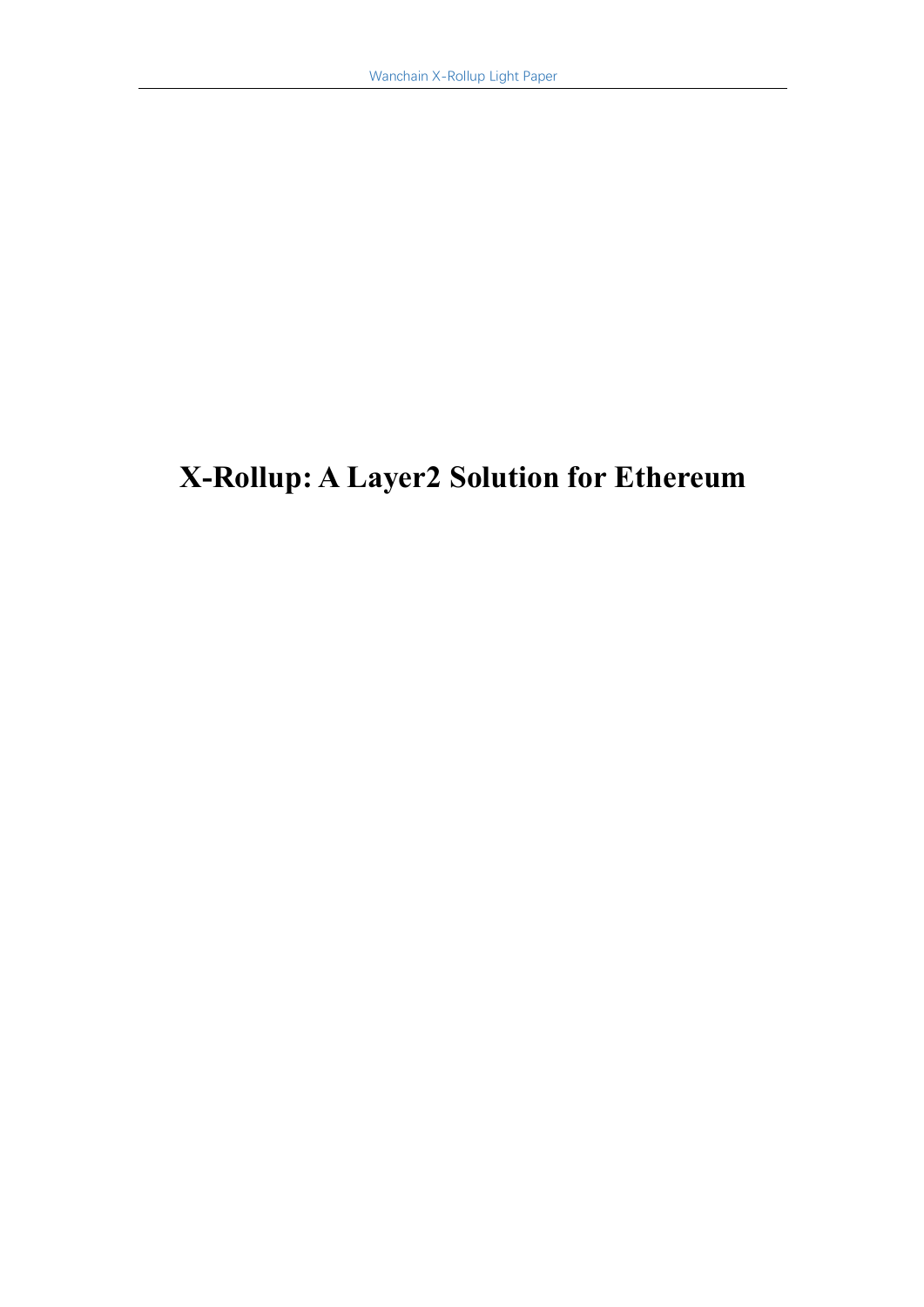# **Part 1. Overview**

With the explosive development of Defi, decentralized apps are being proposed in large numbers on Ethereum. Unfortunately, Ethereum, which is the most widely used smart contracts platform, is not prepared to scale to match the demands of end-user applications with mass adoption. Moreover, the user experience of DApps is very poor and in no way conducive for average users. There have been a few cases where one or the other particular application temporarily succeeded in achieving a significant user base, but it led to crippling the entire network during the high network load times. Specifically, Ethereum has the following drawbacks.

(1) Low Transaction Throughput

Ethereum has to maintain a certain amount of time lag between the production of adjacent blocks to ensure ample time for block propagation. Also, the block size needs to be small to ensure quick propagation of the block through the network. This entails that the number of transactions in a particular block needs to be fairly limited

(2) High Transaction Fees

With the rapid growth of the blockchain ecosystem, new crypto assets are increasingly being created, transferred, and sold, often involving multiple crypto tokens. Also, most decentralized apps have their own token and economy. Paying tokens for the services or doing any kind of transaction on blockchains requires on-chain transfers. Ethereum charges gas fees on each transaction, which greatly limits the on-chain operations in Defi.

(3) Poor User Experience

Due to the low transaction throughput and high transaction fees, interactions with DApps have high costs as well as unsatisfactory latency. As a result, users have a very bad experience in participating in Defi.

X-Rollup is a novel layer2 solution for Ethereum aiming to solve the scalability and usability issues, while not compromising on decentralization and leveraging the existing developer community and ecosystem. Compared to previous approaches, X-Rollup has advantages in security, compatibility, scalability, and latency.

# **Part 2. Technical details of X-Rollup**

#### **1. Architecture**

The architecture of X-Rollup is shown in Figure 1. Layer1 refers to Ethereum with limited transaction throughput and high transaction fees. Layer 2 refers to Wanchain with high transaction throughput and low transaction fees. Developers can transplant their DApps from Layer1 to Layer2, while users can transfer their assets from Layer1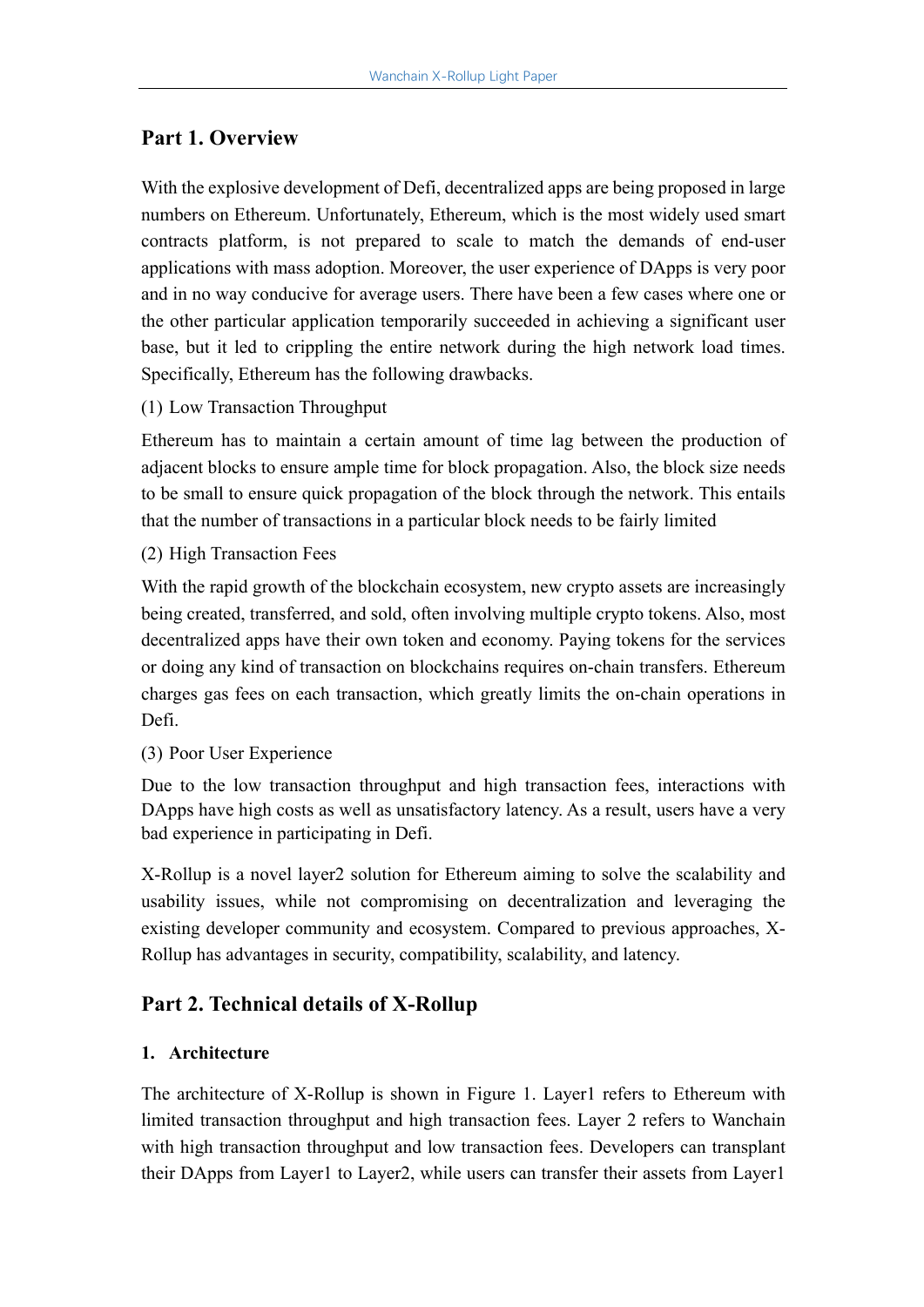to Layer2 in order to gain a better user experience. Besides, they can redeem their assets back to Layer1 anytime without any latency. The security and robustness of the whole protocol are ensured by the Layer Connector, which connects Layer1 and Layer2 by building a channel for assets transferring and information verification.



Figure 1. Architecture of X-Rollup

## **2. Roles**

The Layer Connector is run by two roles, namely, Storeman and Voucher, which are described as follows.

#### **Storeman**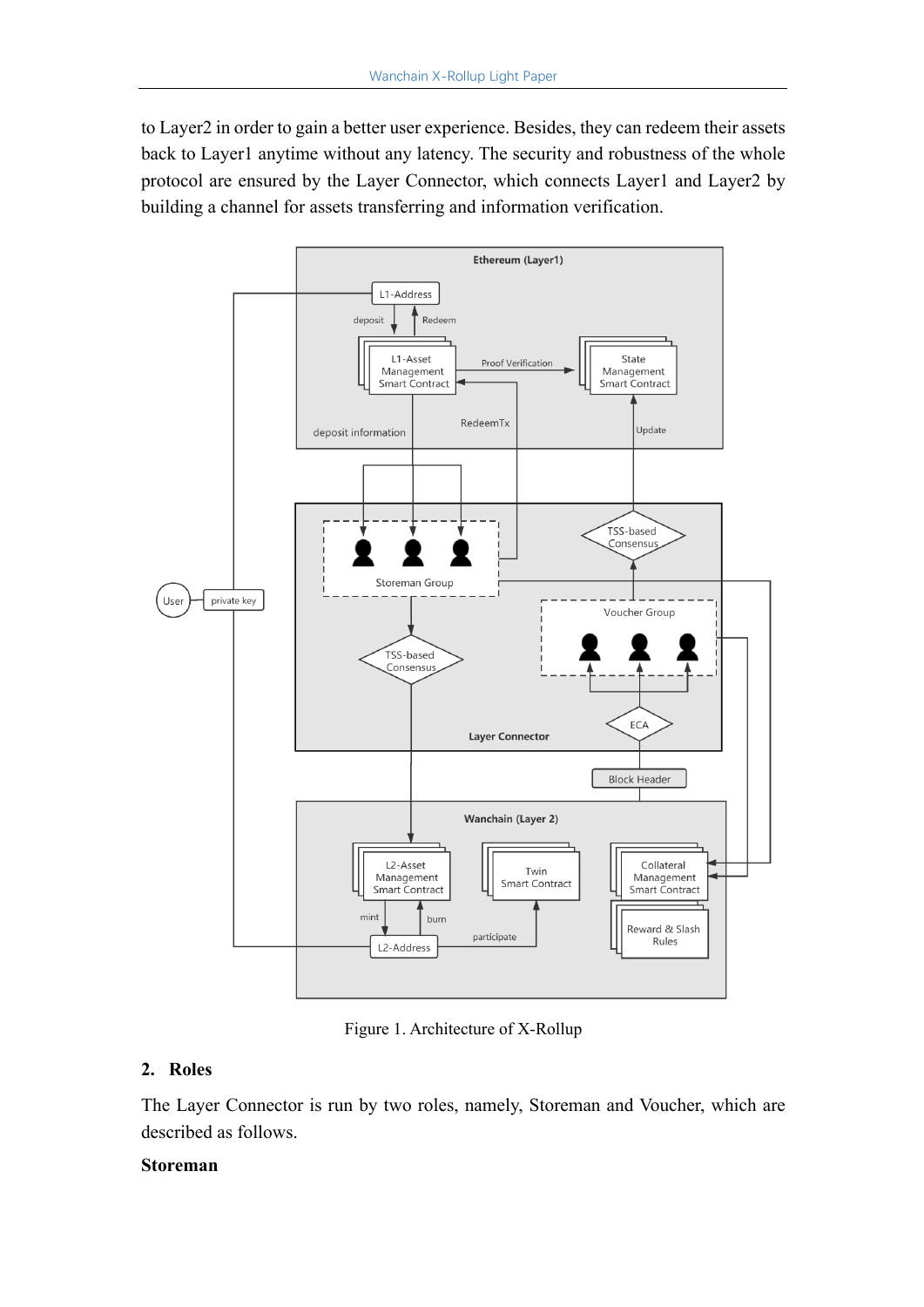Storeman is in charge of transferring assets between Layer1 and Layer2. Specifically, the Storeman Group is listening to the events related to L1-Asset Management Contract in Layer1 and L2-Asset Management Contract in Layer2 24 hours a day. When users deposit assets into L1-Asset Management Contract, Storeman Group will mint the same amount of assets for users in L2-Asset Management Contract, which transfers assets from Layer1 to Layer2. Similarly, when users burn their assets in L2-Asset Management Contract, Storeman Group will send a redeem request to L1-Asset Management Contract and redeem users' assets to their accounts, which transfers assets from Layer2 back to Layer1.

## **Voucher**

Voucher is in charge of committing block information of Layer2 to Layer1, which ensures any transaction in Layer2 can be verified in Layer1. Specifically, the Voucher Group maintains the latest blockchain data of Layer2 and commits the compressed block headers to Layer1 at regular intervals. With all the committed information, Layer2 is pegged to Layer1 automatically.

We remark that the members of Storeman Group and Voucher Group are elected from the community and required to lock a certain amount of collateral in the Collateral Management Contract. If they behave maliciously (for example, sending a fake redeem request or committing a wrong block header), their collateral will be slashed to compensate users' possible loss.

## **3. Smart Contracts**

In our solution, there are five smart contracts to be deployed, of which two are in Layer1 and three are in Layer2.

# **L1-Asset Management Contract (L1-AMC)**

L1-AMC is deployed in Layer1 and used to manage the original assets. It has two basic functions, i.e., deposit function and redeem function. The deposit function, which can be invoked by any user through deposit-transactions, receives original assets and locks them in L1-AMC. The redeem function, which can only be invoked by Storeman Group through redeem-transactions, verifies 2Stage-Proof, unlocks, and returns the original assets in L1-AMC to the user.

## **State Management Contract (SMC)**

SMC is deployed in Layer1 and used to store the Merkel root of the compressed block headers of Layer2. It can only be accessed by Voucher Group. The Merkel root stored in SMC updates each time Voucher Group commits new block headers (Figure 2).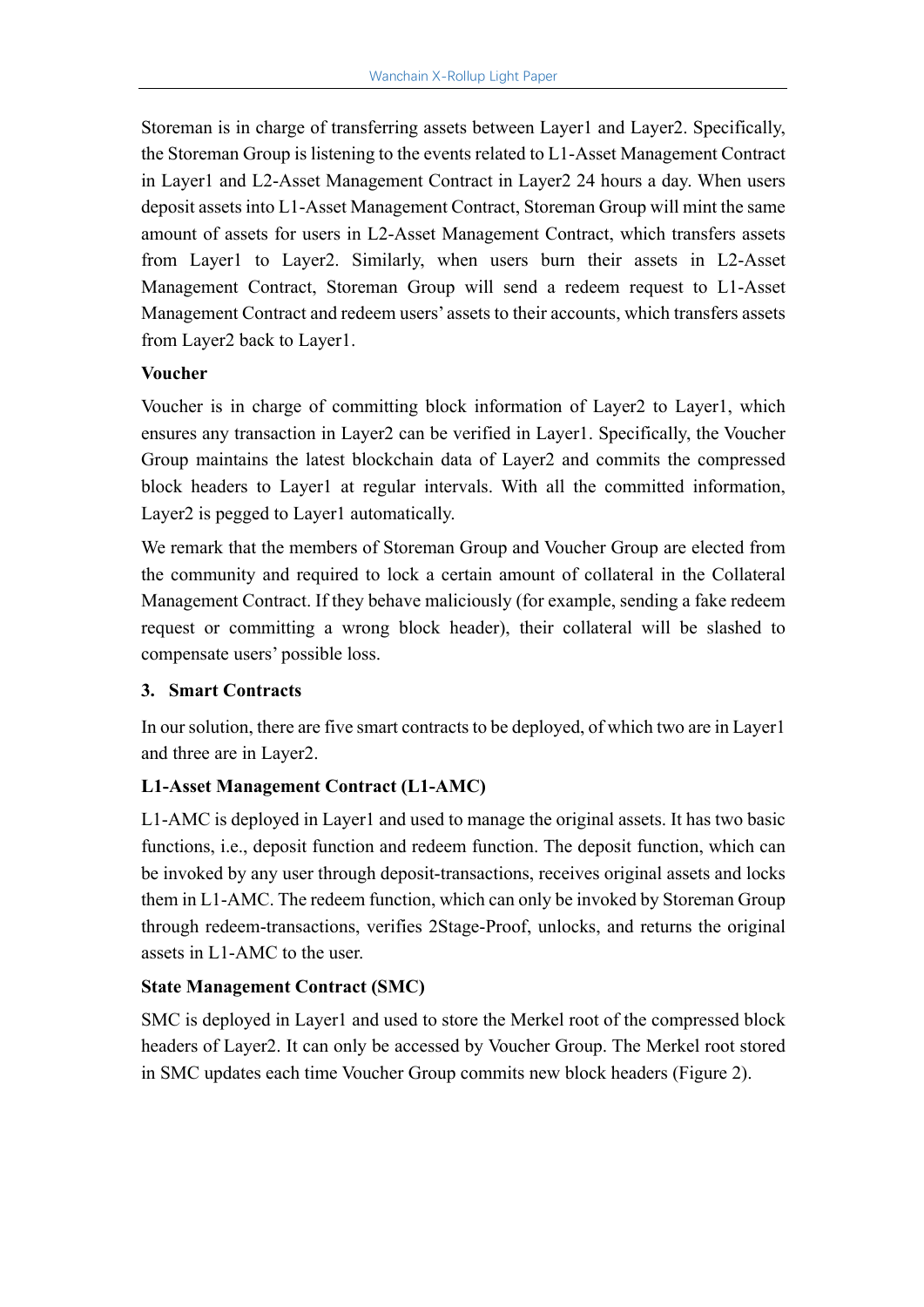

Figure 2. The evolution process of Merkel root stored in SMC

We remark that only the Merkel root is stored in SMC, which is necessary but also sufficient to verify any transaction in Layer2. This design has a much higher compression ratio compared to previous approaches and greatly saves the storage space of SMC.

## **L2-Asset Management Contract (L2-AMC)**

L2-AMC is deployed in Layer2 and used to manage the wrapped assets. It has two basic functions, i.e., mint function and burn function. The mint function, which can only be invoked by Storeman Group through mint-transactions, mints wrapped assets for users in Layer2. The burn function, which can be invoked by any user through burntransactions, burns wrapped assets.

## **Twin Contract (TC)**

TC is deployed in Layer2 and has the same functionality and usage as the original smart contract in Layer1. With the same input (transaction), TC and the original smart contract share the same output. So users can interact with TC freely in Layer2 and return the result to Layer1 afterward.

#### **Collateral Management Contract (CMC)**

CMC is deployed in Layer2 and used to manage the collaterals of Storeman/Voucher Group. It realizes the reward and slash rules designed to ensure Storeman/Voucher's honest behavior. Specifically, on inputting the work records of Storeman/Voucher, CMC will evaluate its behavior automatically. Honest behavior will be rewarded, while malicious behavior may lead to the collateral being slashed. The whole process is fair as well as fully decentralized.

#### **4. Core Algorithms**

## **TSS-based Consensus (TBC)**

TBC is used by Storeman/Voucher Group to reach an agreement on data in Layer1 and Layer2. Threshold Signature (TSS) is a cryptographic technique that is widely used in the blockchain area, such as crosschain solutions and digital wallets. Basically, a  $(n, t)$ -TSS separates the signing right among  $n$  parties. No less than  $t$  parties can work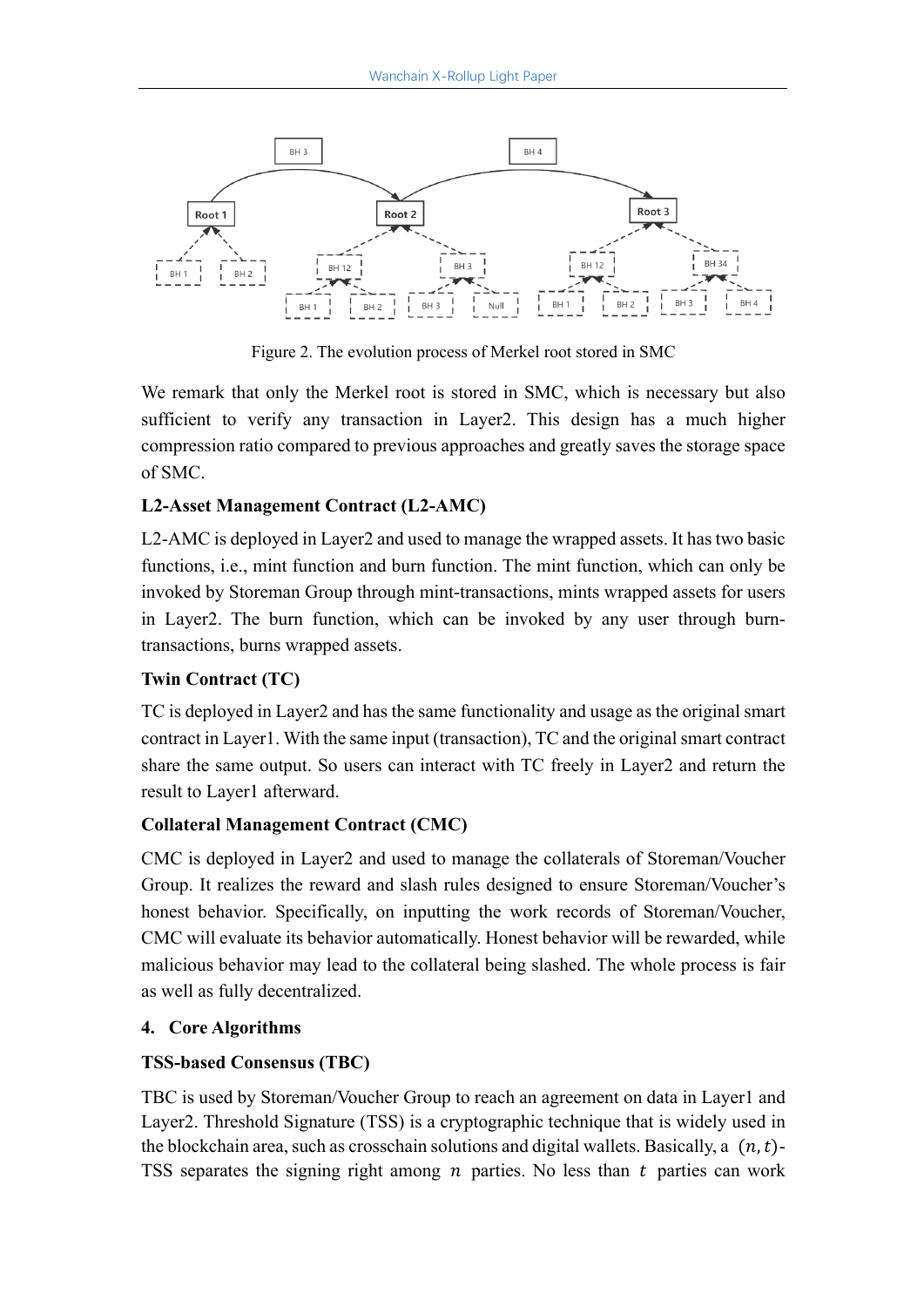together to generate a valid signature. The signing process is just like reaching a consensus, for a valid signature can only be generated with no less  $t$  parties' participation. TBC is the first consensus algorithm based on TSS. Compared with BFT, TBC has high flexibility as well as low computation complexity and storage consumption.

TBC proceeds as follows (Figure 3).

- (1) DKG Stage: In this stage, all the parties perform Joint-Feldman secret sharing with a shared public key as output. Besides, each party also receives a secret key share. We remark that this procedure only needs to be done once.
- (2) Consensus Stage: In this stage, all the parties try to reach a consensus on a piece of common data. A party approves the data by signing it with his secret key share and broadcasting the generated signature share to other parties. Each party also collects signature shares from the network. As long as  $t$  signature shares are collected, the party reconstructs the complete signature through Lagrange interpolation. If the signature is valid against the public key generated in the DKG stage, then all the parties have reached a consensus on the data.



Figure 3. Working flow of TBC

#### **Enhanced Compression Algorithm (ECA)**

Compression tricks are key to the scalability of rollup solutions. ECA can compress the Layer2 blockchain into a 32 Bytes length value that can be used to verify any transaction or account status in Layer2. Compared with previous approaches, ECA achieves a better compression ratio by compressing the block headers rather than the transactions and constructing a Merkel tree of the compressed block headers. Specifically, ECA proceeds as follows:

Step 1: Reducing the number of block header's parameters.

There are 16 parameters in a Layer2 block header, most of which are irrelevant to data verification. So ECA block header only keeps three key parameters, i.e., ParentHash, Root, and TxHash. ParentHash can be used to identify block height, while Root and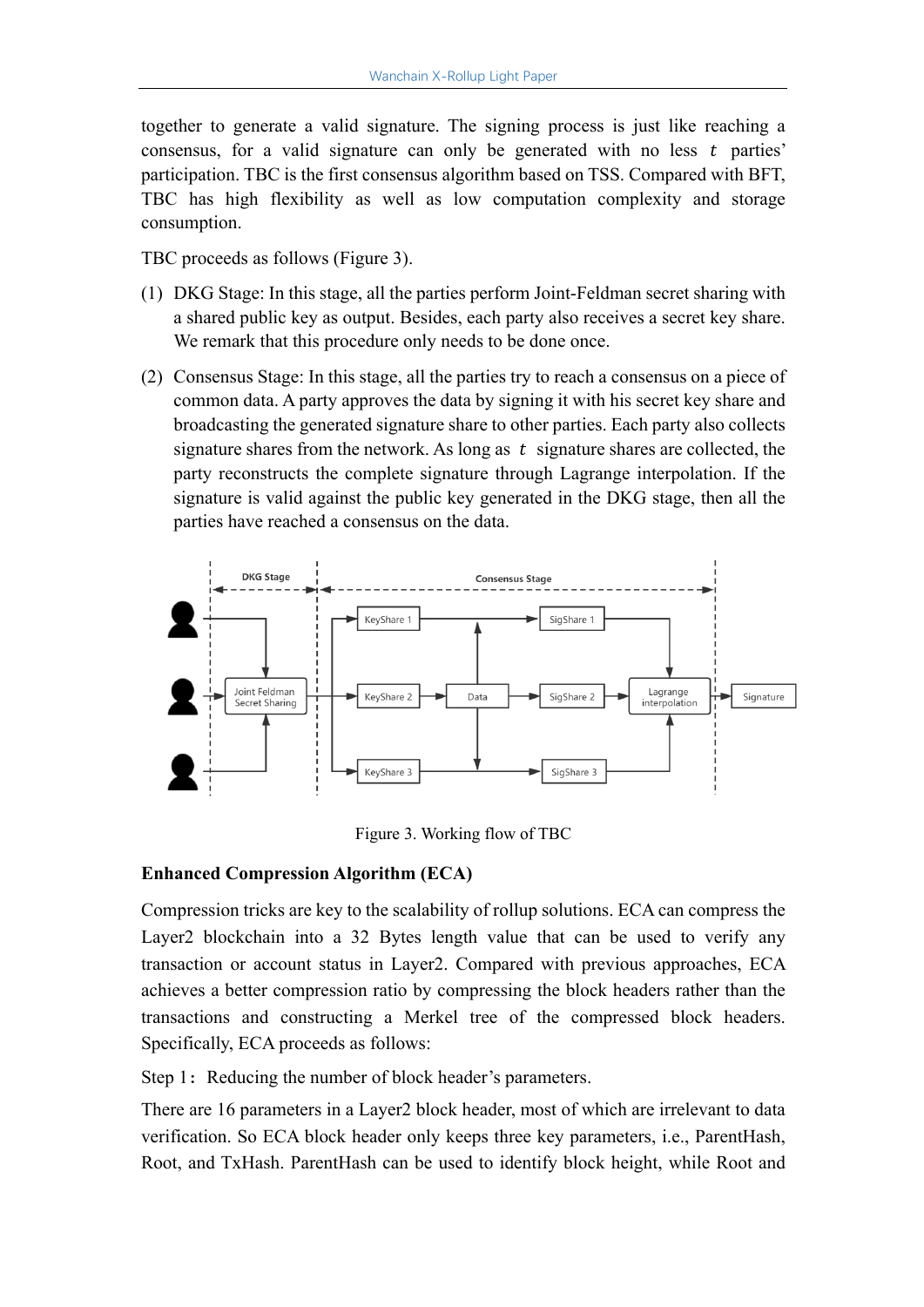TxHash can be used to verify account status and transactions, respectively. The Layer2 block header is compressed from over 516 Bytes to 96 Bytes in this step. The details are shown in Table 1.

| Parameter   | <b>Layer2 Block Header</b> | <b>ECA Block Header</b> |
|-------------|----------------------------|-------------------------|
| ParentHash  | 32 Bytes                   | 32 Bytes                |
| UncleHash   | 32 Bytes                   |                         |
| Coinbase    | 20 Bytes                   |                         |
| Root        | 32 Bytes                   | 32 Bytes                |
| TxHash      | 32 Bytes                   | 32 Bytes                |
| ReceiptHash | 32 Bytes                   |                         |
| Bloom       | 256 Bytes                  |                         |
| Difficulty  | 8 Bytes                    |                         |
| Number      | 8 Bytes                    |                         |
| GasLimit    | 8 Bytes                    |                         |
| GasUsed     | 8 Bytes                    |                         |
| Time        | 8 Bytes                    |                         |
| Extra       | Not Fixed                  |                         |
| Extra2      | Not Fixed                  |                         |
| MixDigest   | 32 Bytes                   |                         |
| Nonce       | 8 Bytes                    |                         |

Table 1. The data structure of ECA Block Header

Step 2: Hashing ECA block header to 32 Bytes.

The final block header is the hash value of ParentHash, Root, and TxHash:

 $BH = SHA256(ParentHash, Root, TxHash)$ 

This operation results in further compression of 64 Bytes. Even though there will be extra computing resource consumption in data verification, it is still worthy in storagelimited scenarios.

Step 3: Constructing a Merkel tree of ECA block headers

With the above two steps, the Layer2 block header has been compressed from over 516 Bytes to 32 Bytes. But it is still impractical to store each block header of Layer2 in Layer1, for the storage grows linearly as the Layer2 blockchain extends. To solve this problem, we construct a Merkel tree of ECA block headers, of which only the root is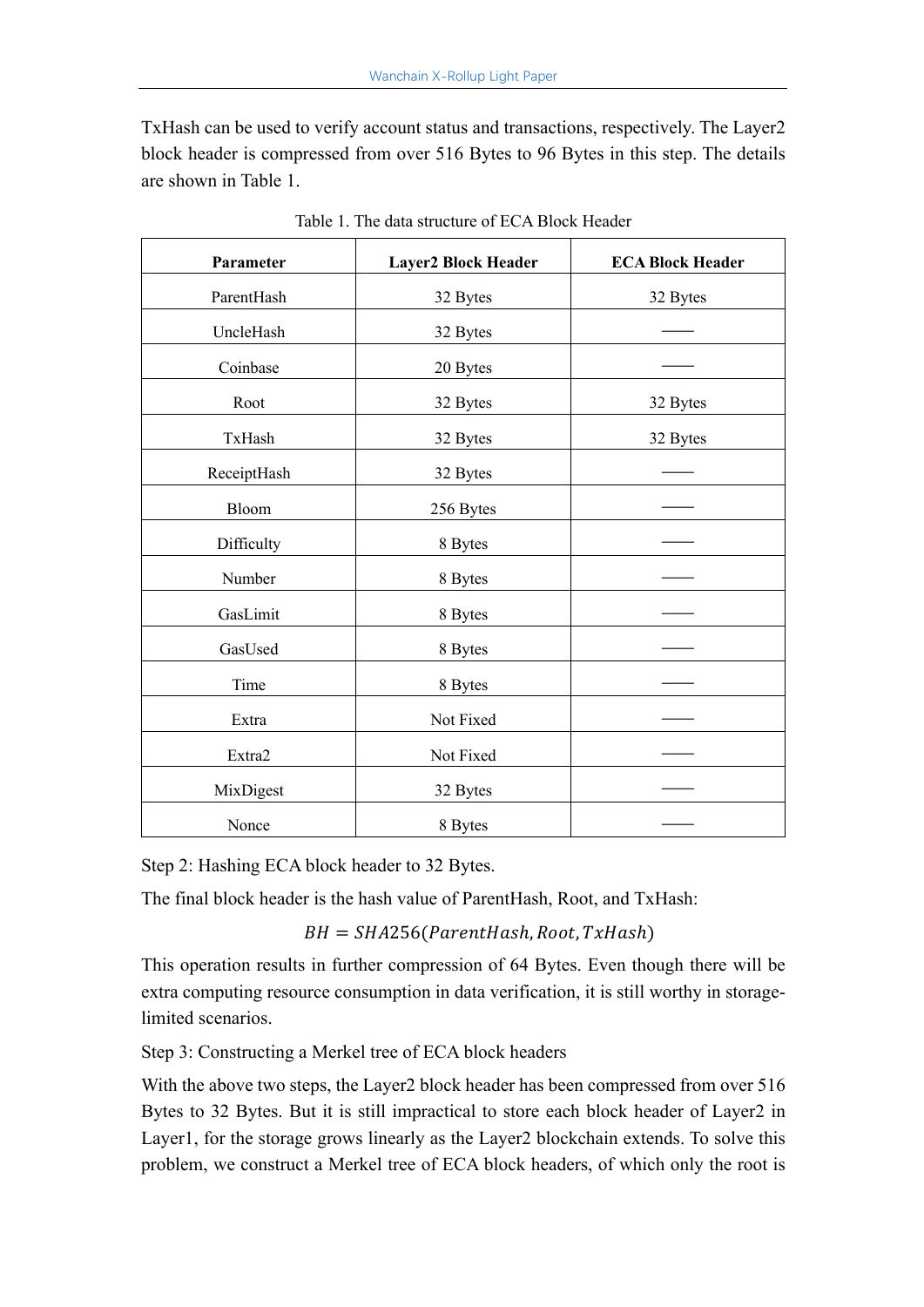stored in Layer1. It is updated each time new block headers are committed by the Voucher Group.

From the three steps, the Layer2 blockchain is compressed into a 32 Bytes length value (i.e. the Merkel root).

## **2-Stage Proof**

2-Stage Proof is used to prove the correctness of a Layer2 transaction using the ECA compressed data stored in Layer1. A 2-Stage Proof has two components, namely, the First Stage Proof (FSP) and the Second Stage Proof (SSP). FSP is used to prove the fact that  $tx$  is stored in some Layer2 block with  $bh$  as its block header. SSP is used to prove the fact that *bh* is a valid block header of some block in Layer2. With a combination of FSP and SSP, we know that  $tx$  is a valid transaction in Layer2. We show this procedure with an example in Figure 4.



Figure 4. Verification path of 2-Stage Proof

To prove the correctness of  $Tx1$ , 2-Stage Proof is constructed as follows.

(1) Construct FSP:

 $ECA\_BH3 = (ParentHash, Root, TxHash)$  $FSP = \{Tx1, Tx2, Tx34, ECA_BH3\}$ 

(2) Construct SSP:

 $BH3 = SHA256(ECA_BH3)$ 

 $SSP = {BH3, BH4, BH12}$ 

(3) Compose the two proofs:

 $2StageProof = {FSP, SSP}$ 

The 2-Stage Proof is valid if the following equations hold:

- (1)  $TxHash = SHA256(SHA256(Tx1, Tx2), Tx34);$
- (2)  $BH3 = SHA256(ECA_BH3)$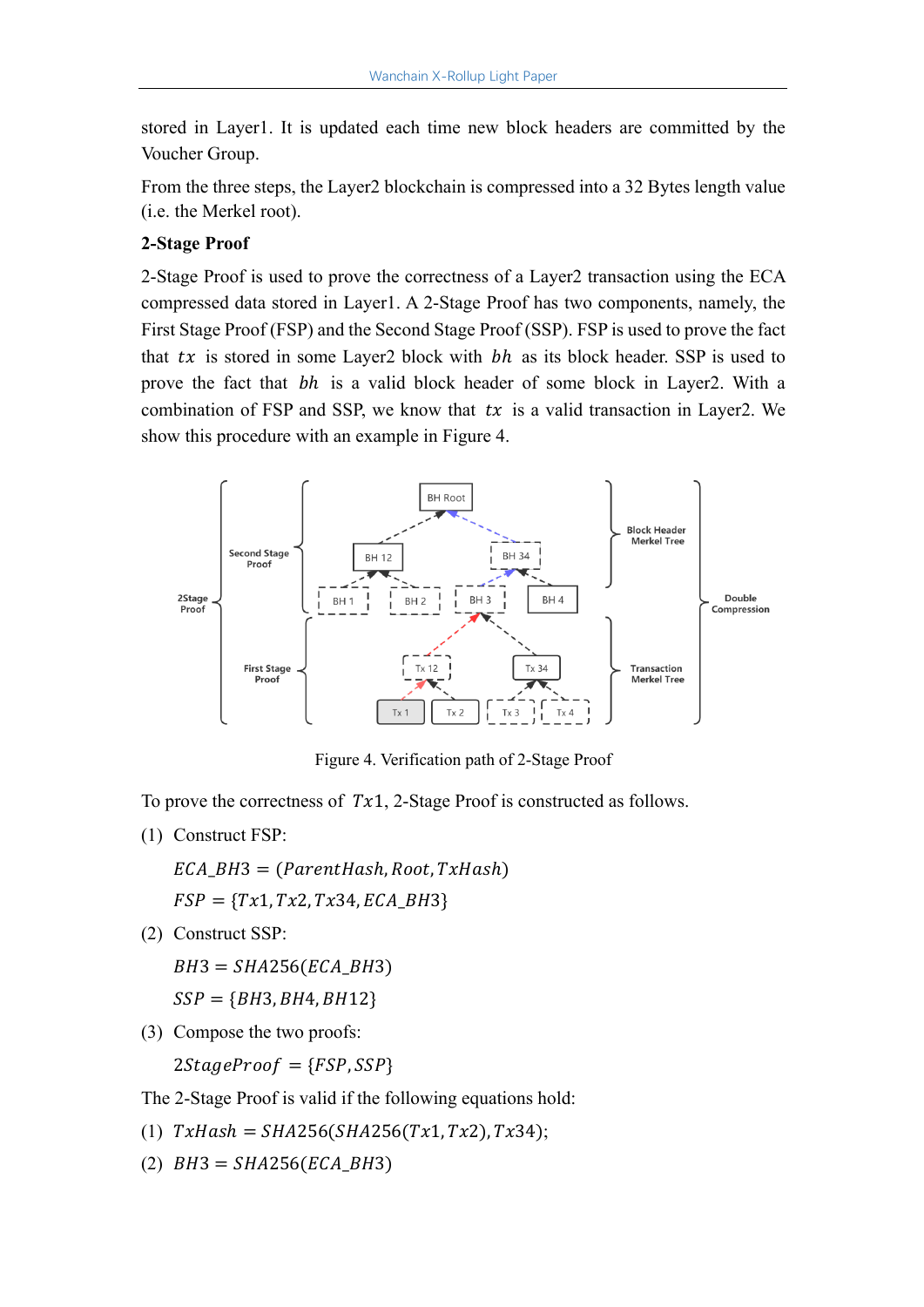#### $(BHRoot = SHA256(BH12, SHA256(BH3, BH4))$

#### **5. Working Process**

With all the notions and algorithms above, we show the working process of our solution as below.

#### **Preparation Stage**

- (1) Deploy L1-Asset Management Contract and State Management Contract in Layer1;
- (2) Deploy L2-Asset Management Contract, Twin Contract and Collateral Management Contract in Layer2;
- (3) Complete the election of Storeman/Voucher Group;
- (4) Members of Storeman/Voucher execute the DKG process of TSS-based consensus to generate the public key and corresponding secret key shares.

#### **Working Stage**

- (1) The user sends a deposit-transaction from his original address (i.e. L1-Address in figure 1) to deposit ETH or any kind of ERC-20 tokens to L1-Asset Management Contract.
- (2) Members of Storeman Group notice the deposit transaction and reach an agreement on the depositing information, including depositor's address, asset type, and asset amount through TSS-based consensus.
- (3) Based on the agreed information, Storeman Group sends a mint-transaction to L2- Asset Management Contract to mint the same amount of wrapped-asset in Layer2 to L2-Address. We remark that L2-Address is the user's address in Layer2 and shares the same private key as the user's original address in Layer1.
- (4) With L2-Address and the wrapped-assets in it, the user can send transactions to Twin Contract to participate in Defi in Layer2 at a low cost.

#### **Withdraw Stage**

- (1) The user sends a burn-transaction from L2-Address to L2-Asset Management Contract to burn his wrapped-tokens.
- (2) Members of Storeman Group notice the burn-transaction and reach an agreement on the information of the burned assets, including the sender's address, asset type, and asset amount through TSS-based consensus.
- (3) Based on the agreed information, Storeman Group constructs and sends a redeemtransaction to L1-Asset Management Contract.
- (4) L1-Asset Management Contract verifies the 2-Stage Proof in the redeem transaction according to the Merkel tree root of the block headers stored in State Management Contract and redeems the assets to L1-Address if the proof is valid.

We remark that there are two ways for Voucher Group to commit the compressed form of block headers to Layer1. The first way is committing at regular intervals once the Preparation Stage finishes. The second way is commiting related block headers once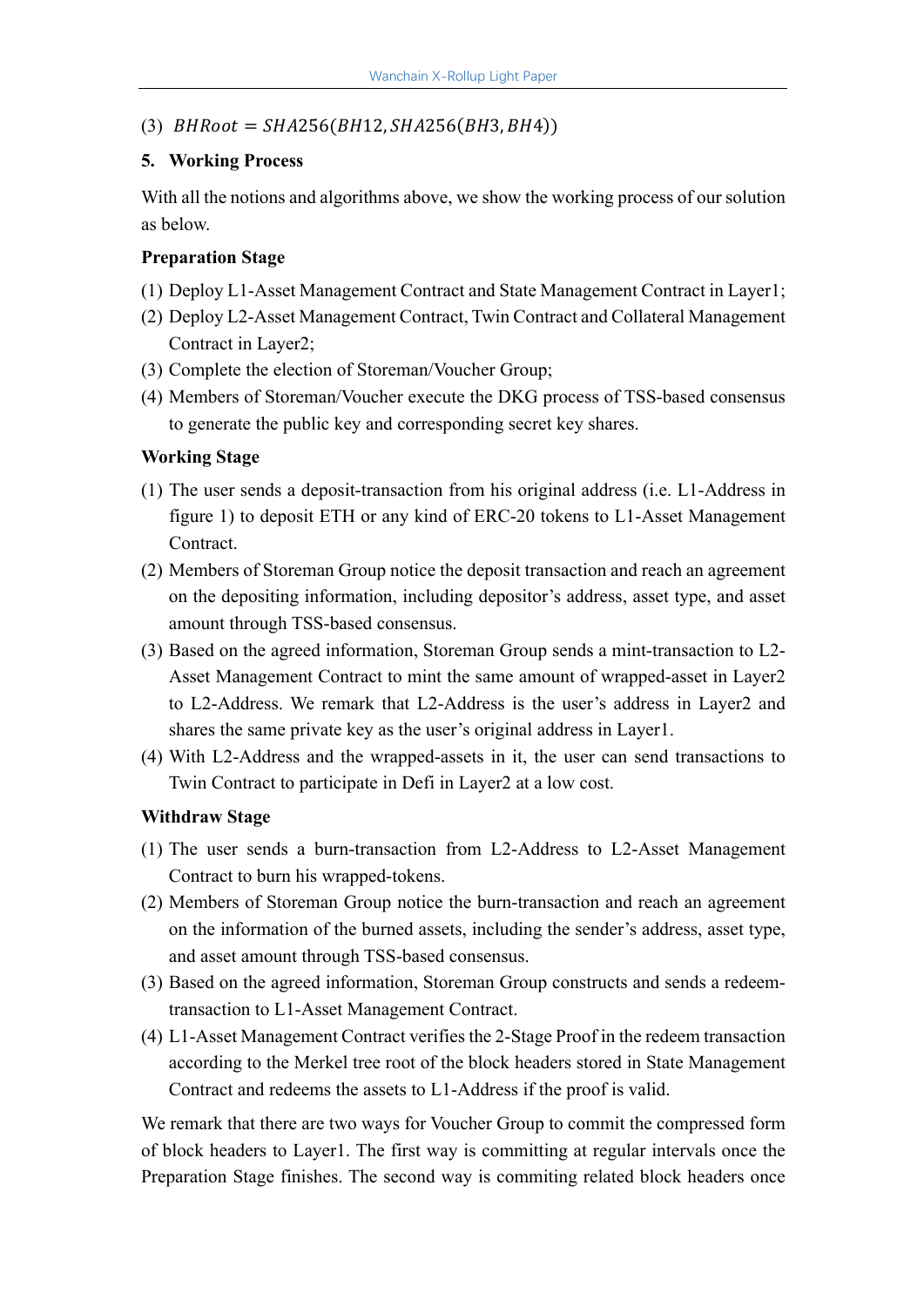there is a burn transaction in Layer2.

## **Part 3. Security Analysis**

The security model of X-Rollup is based on two assumptions:

(1) SHA256 is collision-free;

(2) Honest majority assumption for Storeman/Voucher Group.

#### **SHA256 is collision-free**

It is a common consensus that SHA256 is a collision-free hash function, which is used in X-Rollup for data compression. Then we have the following Theorem:

*Theorem: If the BH root stored in SMC is valid, then any PPT adversary cannot forge a 2-Stage Proof for an invalid transaction in Layer2.*

*Proof*: We show that if there exists an adversary  $\mathcal A$  can forge a 2-Stage Proof for an invalid transaction in Layer2, then he can also break the collision-free property of SHA256. As shown in Figure 5,  $\mathcal A$  succeeds in forging a 2-Stage Proof for invalid transaction  $Tx^{\prime}4$ :

> $FSP' = \{Tx'3, Tx'4, Tx'12, ECA BHA\}$  $SSP' = \{BH'3, BH'4, BH'12\}$  $2StageProof' = \{FSP', SSP'\}$

According to the definition of 2-Stage Proof, we have the following equation:

 $BHRoot = SHA256(BH'12, SHA256(BH'3, BH'4))$ 

 $Tx1$  is a valid transaction of Layer2, which can be proved by a 2-Stage Proof. So we have the following equation:

 $BHRoot = SHA256(BH12, SHA256(BH3, BH4))$ 

Combining the two equations, we have

 $SHA256(BH'12, SHA256(BH'3, BH'4)) = SHA256(BH12, SHA256(BH3, BH4))$ 

Without loss of generality, we denote  $(BH'12, SHA256(BH'3, BH'4))$  as  $x_1$  and denote  $(BH12, SHA256(BH3, BH4))$  as  $x_2$ . Then we have

$$
x_1 \neq x_2
$$
  
SHA256(x<sub>1</sub>) = SHA256(x<sub>2</sub>)

From the above we know,  $A$  constructs a collision instance for SHA256. As the probability of constructing a collision instance for SHA256 is negligible,  $\mathcal A$  cannot forge a 2-Stage Proof for an invalid transaction in Layer2.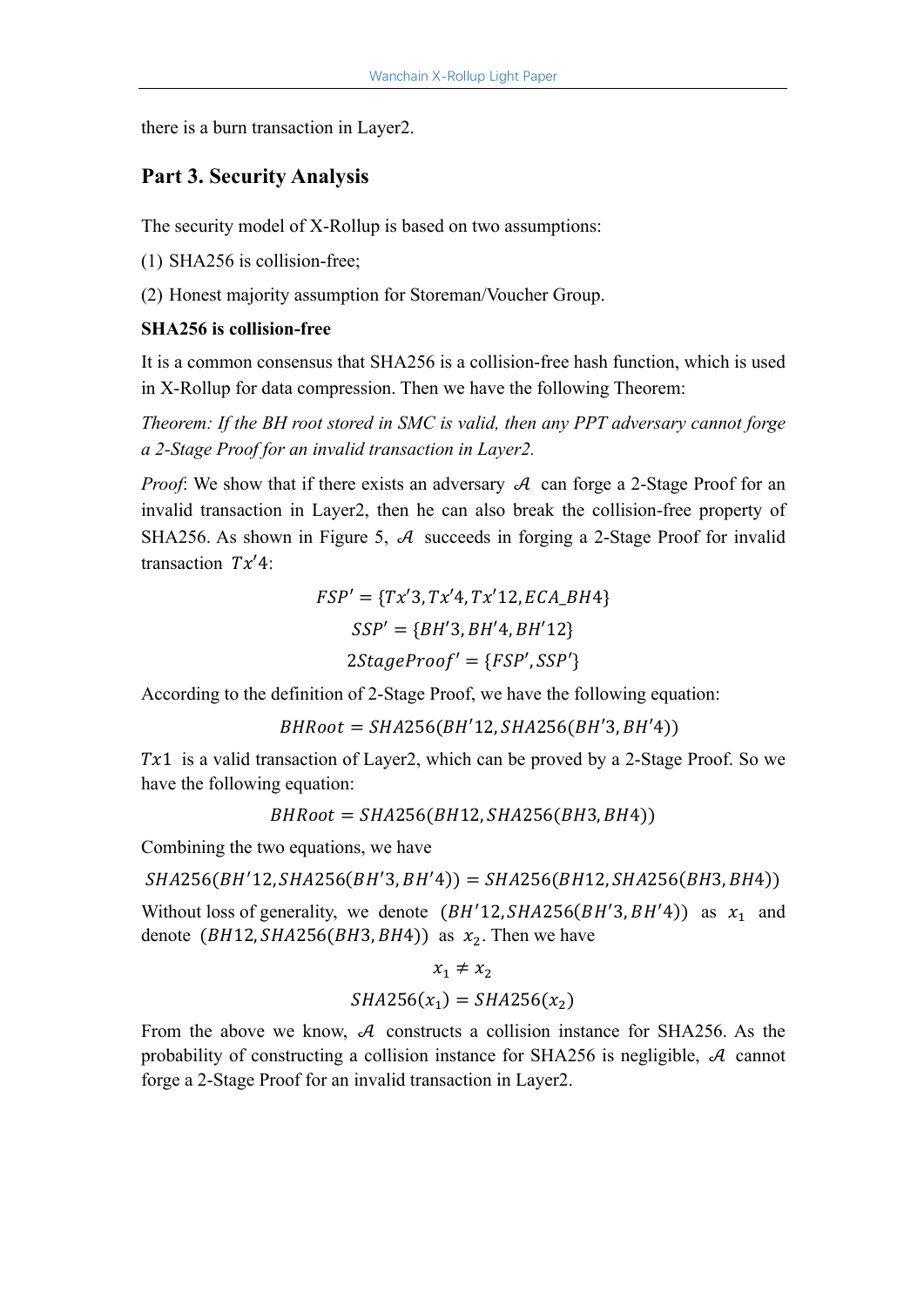

Figure 5.  $\mathcal A$  is forging a 2-Stage Proof for invalid transaction  $Tx'4$ 

## **Honest majority assumption for Storeman/Voucher Group**

X-Rollup uses  $(t, n)$ -TSS in TSS-based consensus, where  $t \ge n/2 + 1$ . So under honest majority assumption, we have the following 2 facts:

(1) All mint and redeem transactions are signed by at least one honest Storeman;

(2) All committed block headers are signed by at least one honest Voucher.

Fact (1) ensures the security of users' assets, while Fact (2) ensures the validity of the Merkel root stored in Layer1.

Even though honest majority assumption has been widely used as a basic security assumption in the blockchain area, many blockchain protocols still face the risk of collusion attack. To address this problem, we provide two efficient solutions.

Solution 1: Anonymity

As shown in Figure 6, the election of Storeman/Voucher is divided into two stages. In the first stage, a number of nodes are randomly selected from the community; In the second stage, each of the nodes is assigned with the role of Storeman or Voucher anonymously through ring signature and stealth address. So a single node can neither know the other nodes' real word identity nor roles in X-Rollup. The anonymity greatly improves the difficulty of collusion attacks.



Figure 6. Election of Storeman/Voucher Group

#### Solution 2: Subgroup

In this solution, the Storeman/Voucher Group is further divided into several subgroups.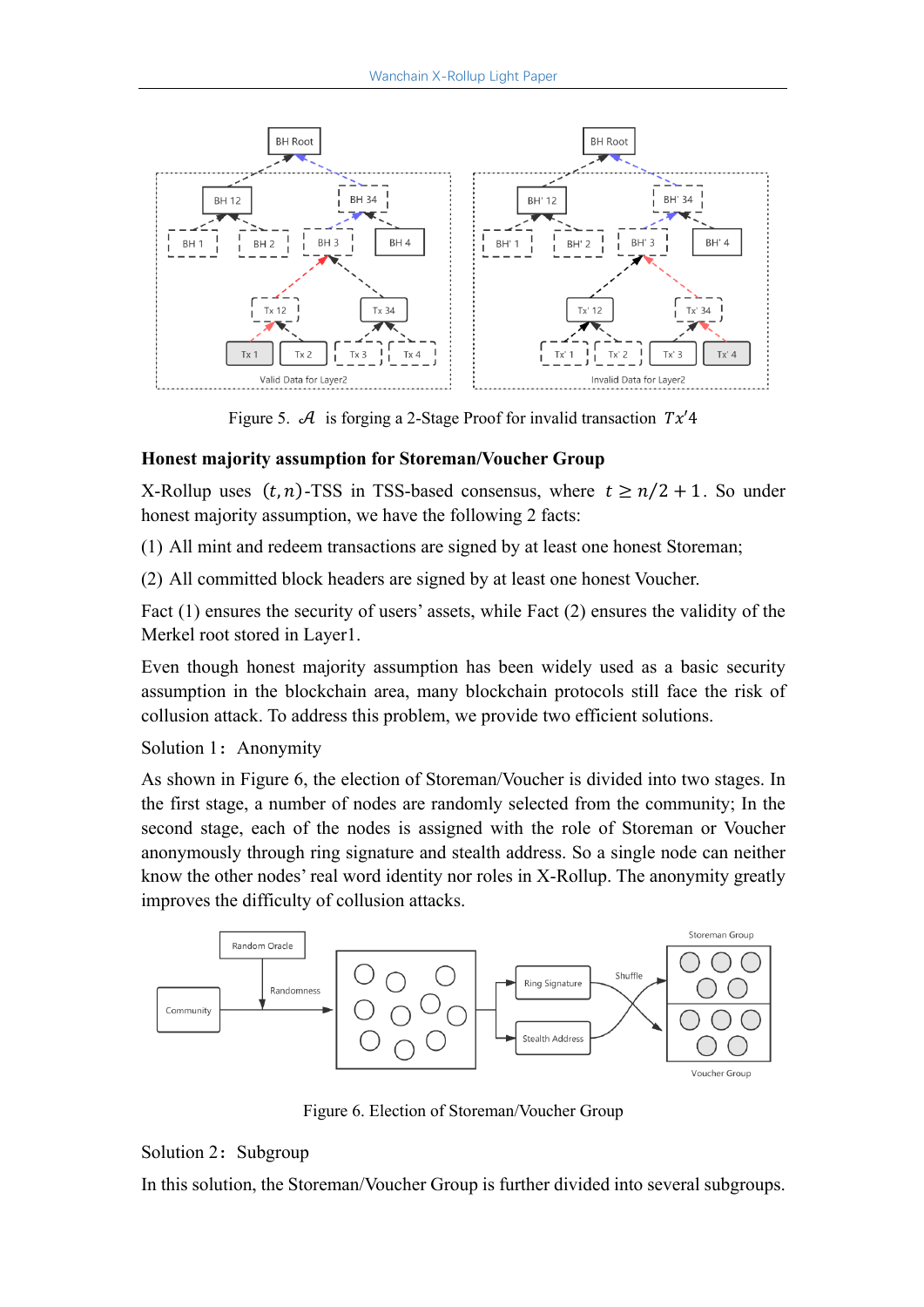Each subgroup executes the DKG process separately, which makes the collusion attack even harder. Assuming there are 10 members in Storeman Group. If any 6 members can collude to control the whole group. But if we divide the Storeman Group into 2 subgroups with 5 members, it is required that 3 members in the first subgroup and 3 members in the second group collude to launch a collusion attack. Actually, the probability decreases exponentially as the number of subgroups increases. Theoretically, we can prevent collusion attacks completely.

# **Part 4. Comparison**

In this section, we compare X-Rollup with Optimistic Rollup and ZK Rollup from aspects of data availability, transaction validity, compatibility, scalability, and latency.

## **Data availability**

Both Optimistic Rollup and ZK Rollup publish compressed transactions in Layer1 to achieve data availability. In X-Rollup, the Voucher Group commits the compressed block headers to Layer1 at regular intervals, which also achieves data availability. Moreover, we employ a public blockchain (i.e. Wanchain) as Layer2, of which the liveness and persistence further improve data availability.

## **Transaction validity**

In Optimistic Rollup, Layer2's transaction validity is ensured by fraud-proof. So At least 1-of-N honest participants who execute all Optimistic Rollup transactions and will submit fraud-proof in case an invalid state transition is published, which makes Optimistic Rollup vulnerable for DDoS attacks. In a ZK Rollup, every state transition is verified by the Rollup smart contract through zero-knowledge (PLONK) before it becomes effective. Unfortunately, the zero-knowledge requires a trusted setup and has high computation complexity. In X-Rollup, transaction validity is ensured by 2-Stage Proof, which is checked against the Merkel root of block header stored in Layer1. Due to the honest majority assumption, Voucher Group always maintains a correct Merkel root. Thus, no invalid transaction can pass the verification in Layer1.

## **Compatibility**

Optimistic Rollup's Optimistic Virtual Machine (OVM) enables the implementation of arbitrary smart contract logic. Almost anything that is possible in Ethereum is also possible in the OVM, including the composability of smart contracts. It can be based on EVM, EWASM, or any other virtual machine. ZK Rollup has low compatibility for existed zero-knowledge schemes are designed for specialized operations such as token transfers or atomic swaps. X-Rollup has high compatibility due to the fact that Wanchain is a fork of Ethereum. So any Ethereum smart contract can transplant to Wanchain without code changes.

#### **Scalability**